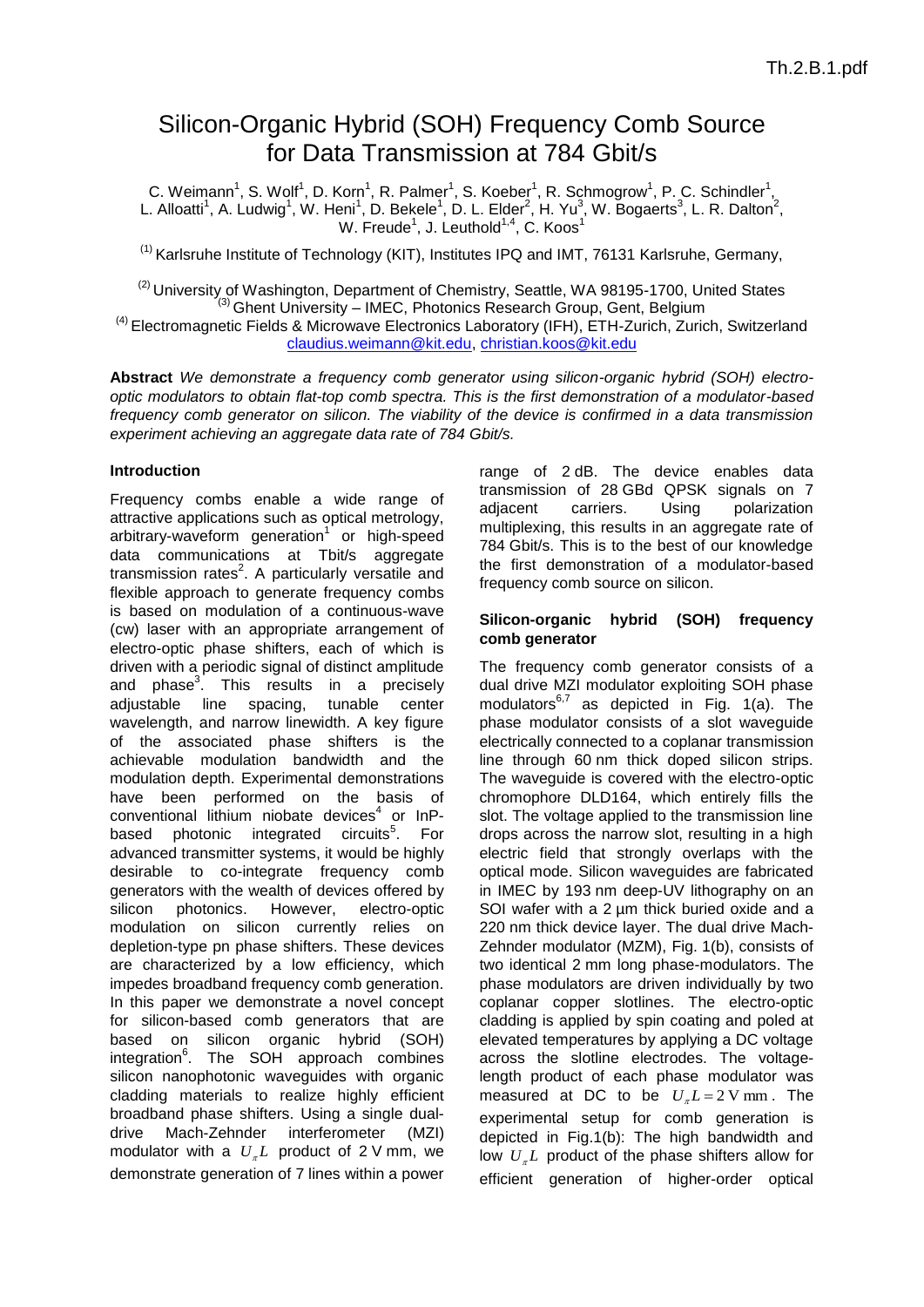

**Fig. 1: a)** Schematic and simulated optical mode of a silicon-organic hybrid (SOH) phase-modulator. The two rails of a silicon slot waveguide are electrically connected to metal electrodes by 60 nm high *n*-doped silicon slabs. The waveguide is covered by an electro-optic cladding material (DLD164), which entirely fills the slot. **b)**  Integrated frequency comb generator: A tunable laser source (TLS) is coupled to a dual-drive SOH Mach-Zehnder modulator (MZM) via grating couplers. The arms are driven by two sinusoidal 40 GHz signals. Flat combs are obtained by carefully adjusting the signal powers and phases along with the bias voltage V<sub>Bias</sub>. Fiberchip coupling losses are compensated by an erbium-doped fiber amplifier (EDFA). **c)** Flat-top spectrum obtained for electrical drive powers of 28 dBm and 23 dBm, showing 7 lines within 2 dB flatness. The lines are spaced by 40 GHz.



**Fig. 2:** Data transmission setup: Each comb line is modulated with a 28 GBd QPSK signal. Even and odd channels are separated with a wavelength-selective switch (WSS) to decorrelate neighboring channels. Both data streams are merged and are polarization multiplexed (PolMUX). After amplification, the channels are demultiplexed and detected by an optical modulation analyzer (OMA) and a tunable laser acting as a local oscillator (LO).

sidebands, see Fig. 1c). By carefully adjusting the drive parameters<sup>3</sup>, we achieve a spectral flatness of 7 lines within 2 dB. The line spacing amounts to 40 GHz.

## **WDM data transmission**

We have performed a proof-of-principle data transmission experiment using the setup depicted in Fig. 2. We use a single Multi-Format transmitter to modulate each line with the same QPSK NRZ signal at a symbol rate of 28 GBd. For decorrelation of the data signals, even and odd channels are separated by a wavelengthselective switch (Finisar WaveShaper, WSS), delayed with respect to each other, and recombined in a fiber-based  $2 \times 2$  coupler. Polarization division multiplexing (PDM) is emulated in a similar manner by splitting the data stream, delaying one part with respect to the other, and recombining them in a polarization beam combiner.

To characterize the signal quality at the receiver side, we use an optical modulation analyzer (OMA, Agilent N4391A) along with a tunable laser acting as a local oscillator. Digital signal processing is performed for polarization demultiplexing and equalization. We record the constellation diagrams and extract the error vector magnitude (EVM) as a measure for signal quality, Fig. 3. Note that the comb generator used for the data transmission experiment had a slightly worse performance and a higher voltage-length product of  $U<sub>x</sub> L = 3.2 V$  mm than the device discussed in the previous section. As a consequence, the spectral flatness of the comb was worse with a power variations of 7 dB for 7 spectral lines. In addition, we used 28 GBd NRZ QPSK and fairly narrow carrier spacing of 40 GHz. This leads to an overlap of the data spectra and hence to significant inter-channel interference (ICI) and signal quality impairments. The different channels show EVM values between 20.7% and 37.0% and measured bit error ratios (BER) are better than  $4 \times 10^{-3}$ , which is still below the hard-decision FEC threshold $8$  of  $4.5 \times 10^{-3}$ . Using 28 GBd PDM-QPSK signals on 7 adjacent carriers we hence obtain a gross aggregate data rate of 784 Gbit/s. In future experiments, ICI can be avoided by using advanced multiplexing schemes such as OFDM or band-limited Nyquist pulse shaping techniques. This will enable chip-scale multichannel transceivers providing aggregate data rates beyond 1 Tbit/s.